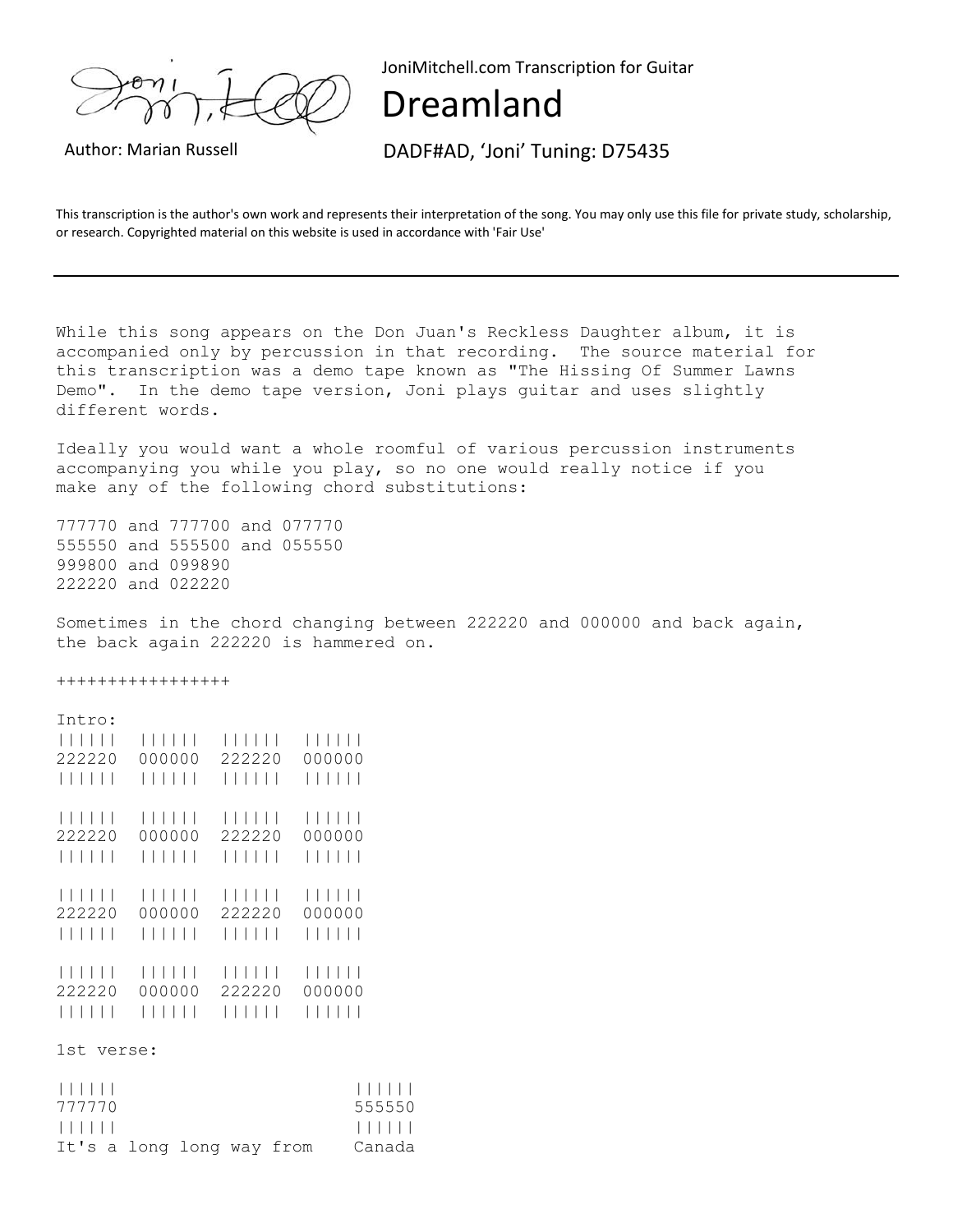| <br>999800<br>111111<br>A long way from snow                                                                                                                                                                                                                                                                                                                                                                                                                                                                                                                                                                                                                                                                                                                                                                                                                                                                                                                                                                                                                                                                                                                                                                                                                                                                                                                                                                                                                                                                                                                                                                                                                                                                                                                                                                                                     | <br>777777<br>                      <br>chains | Donkey vendors                                                                                                                                                  |                        |        |            |
|--------------------------------------------------------------------------------------------------------------------------------------------------------------------------------------------------------------------------------------------------------------------------------------------------------------------------------------------------------------------------------------------------------------------------------------------------------------------------------------------------------------------------------------------------------------------------------------------------------------------------------------------------------------------------------------------------------------------------------------------------------------------------------------------------------------------------------------------------------------------------------------------------------------------------------------------------------------------------------------------------------------------------------------------------------------------------------------------------------------------------------------------------------------------------------------------------------------------------------------------------------------------------------------------------------------------------------------------------------------------------------------------------------------------------------------------------------------------------------------------------------------------------------------------------------------------------------------------------------------------------------------------------------------------------------------------------------------------------------------------------------------------------------------------------------------------------------------------------|------------------------------------------------|-----------------------------------------------------------------------------------------------------------------------------------------------------------------|------------------------|--------|------------|
| slicing coconut<br>no                                                                                                                                                                                                                                                                                                                                                                                                                                                                                                                                                                                                                                                                                                                                                                                                                                                                                                                                                                                                                                                                                                                                                                                                                                                                                                                                                                                                                                                                                                                                                                                                                                                                                                                                                                                                                            | <br>999800<br>                      <br>par-   | $\begin{array}{c c c c c c} \hline & & & & & & \\ \hline & & & & & & & \\ \hline & & & & & & & \\ \hline & & & & & & & & \\ \hline \end{array}$<br>555555<br>ka | <br>777777<br>to their |        |            |
| $\begin{tabular}{c} \multicolumn{1}{c} {\textbf{1}} & \multicolumn{1}{c} {\textbf{1}} & \multicolumn{1}{c} {\textbf{1}} & \multicolumn{1}{c} {\textbf{1}} & \multicolumn{1}{c} {\textbf{1}} & \multicolumn{1}{c} {\textbf{1}} & \multicolumn{1}{c} {\textbf{1}} & \multicolumn{1}{c} {\textbf{1}} & \multicolumn{1}{c} {\textbf{1}} & \multicolumn{1}{c} {\textbf{1}} & \multicolumn{1}{c} {\textbf{1}} & \multicolumn{1}{c} {\textbf{1}} & \multicolumn{1}{c} {\textbf{1}} & \multicolumn$<br>111111<br>222220 000000<br>222220 000000<br>111111<br>$\begin{array}{c c c c c c} \hline \text{ } & & & & & & \\ \hline \text{ } & & & & & & \\ \hline \end{array} \qquad \begin{array}{c c c c} \hline \text{ } & & & & & \\ \hline \text{ } & & & & & \\ \hline \text{ } & & & & & \\ \hline \text{ } & & & & & \\ \hline \text{ } & & & & & \\ \hline \text{ } & & & & & \\ \hline \text{ } & & & & & \\ \hline \text{ } & & & & & \\ \hline \text{ } & & & & & \\ \hline \text{ } & & & & & \\ \hline \text{ } & & & & & \\ \hline \text{ } &$<br>$\begin{tabular}{c} \hline \textbf{1} & \textbf{1} & \textbf{1} & \textbf{1} & \textbf{1} & \textbf{1} & \textbf{1} & \textbf{1} & \textbf{1} & \textbf{1} & \textbf{1} & \textbf{1} & \textbf{1} & \textbf{1} & \textbf{1} & \textbf{1} & \textbf{1} & \textbf{1} & \textbf{1} & \textbf{1} & \textbf{1} & \textbf{1} & \textbf{1} & \textbf{1} & \textbf{1} & \textbf{1} & \textbf{1} & \textbf{1} & \textbf{1} & \textbf{1}$<br>names                                                                                                                                                                                                                                                                                                                                                    |                                                |                                                                                                                                                                 |                        |        |            |
| $\begin{array}{c c c c c c} \hline \textbf{1} & \textbf{1} & \textbf{1} & \textbf{1} & \textbf{1} & \textbf{1} & \textbf{1} & \textbf{1} & \textbf{1} & \textbf{1} & \textbf{1} & \textbf{1} & \textbf{1} & \textbf{1} & \textbf{1} & \textbf{1} & \textbf{1} & \textbf{1} & \textbf{1} & \textbf{1} & \textbf{1} & \textbf{1} & \textbf{1} & \textbf{1} & \textbf{1} & \textbf{1} & \textbf{1} & \textbf{1} & \textbf{$<br>$\begin{tabular}{c} \multicolumn{1}{c} {\textbf{1}} & \multicolumn{1}{c} {\textbf{1}} & \multicolumn{1}{c} {\textbf{1}} & \multicolumn{1}{c} {\textbf{1}} & \multicolumn{1}{c} {\textbf{1}} & \multicolumn{1}{c} {\textbf{1}} & \multicolumn{1}{c} {\textbf{1}} & \multicolumn{1}{c} {\textbf{1}} & \multicolumn{1}{c} {\textbf{1}} & \multicolumn{1}{c} {\textbf{1}} & \multicolumn{1}{c} {\textbf{1}} & \multicolumn{1}{c} {\textbf{1}} & \multicolumn{1}{c} {\textbf{1}} & \multicolumn$<br>                      <br>222220 000000<br>222220 000000<br>$\begin{tabular}{c} \bf -1 & 1 & 1 & 1 & 1 \\ \bf -1 & 1 & 1 & 1 & 1 \\ \bf -1 & 1 & 1 & 1 & 1 \\ \bf -1 & 1 & 1 & 1 & 1 \\ \bf -1 & 1 & 1 & 1 & 1 \\ \bf -1 & 1 & 1 & 1 & 1 \\ \bf -1 & 1 & 1 & 1 & 1 \\ \bf -1 & 1 & 1 & 1 & 1 \\ \bf -1 & 1 & 1 & 1 & 1 \\ \bf -1 & 1 & 1 & 1 & 1 \\ \bf -1 & 1 & 1 & 1 & 1 \\ \bf -1 & 1 & 1 & 1 & 1 \\ \bf -1 & 1 &$<br>$\begin{array}{c c c c c c} \hline \text{ } & & & & & & \\ \hline \text{ } & & & & & & \\ \hline \end{array} \qquad \begin{array}{c c c c} \hline \text{ } & & & & & \\ \hline \text{ } & & & & & \\ \hline \text{ } & & & & & \\ \hline \text{ } & & & & & \\ \hline \text{ } & & & & & \\ \hline \text{ } & & & & & \\ \hline \text{ } & & & & & \\ \hline \text{ } & & & & & \\ \hline \text{ } & & & & & \\ \hline \text{ } & & & & & \\ \hline \text{ } & & & & & \\ \hline \text{ } &$ | 111111                                         |                                                                                                                                                                 |                        |        |            |
| <br>777770<br>111111<br>Black babies covered in                                                                                                                                                                                                                                                                                                                                                                                                                                                                                                                                                                                                                                                                                                                                                                                                                                                                                                                                                                                                                                                                                                                                                                                                                                                                                                                                                                                                                                                                                                                                                                                                                                                                                                                                                                                                  | <br>555550<br>111111                           | baking flour                                                                                                                                                    |                        |        |            |
| 111111<br>999800<br>111111<br>The cook's got a carnival                                                                                                                                                                                                                                                                                                                                                                                                                                                                                                                                                                                                                                                                                                                                                                                                                                                                                                                                                                                                                                                                                                                                                                                                                                                                                                                                                                                                                                                                                                                                                                                                                                                                                                                                                                                          | <br>777777<br>                   <br>song      | I'm going to                                                                                                                                                    |                        |        |            |
| lay down some place shady with dreamland coming on                                                                                                                                                                                                                                                                                                                                                                                                                                                                                                                                                                                                                                                                                                                                                                                                                                                                                                                                                                                                                                                                                                                                                                                                                                                                                                                                                                                                                                                                                                                                                                                                                                                                                                                                                                                               |                                                |                                                                                                                                                                 |                        | 000000 | 999800<br> |
| 555555<br>                   <br>Dreamland<br>Dreamland<br>                                                                                                                                                                                                                                                                                                                                                                                                                                                                                                                                                                                                                                                                                                                                                                                                                                                                                                                                                                                                                                                                                                                                                                                                                                                                                                                                                                                                                                                                                                                                                                                                                                                                                                                                                                                      | 111111                                         | 111111                                                                                                                                                          |                        |        |            |
| 099890<br>111111<br>Dre-<br>Dreamland<br>eam-                                                                                                                                                                                                                                                                                                                                                                                                                                                                                                                                                                                                                                                                                                                                                                                                                                                                                                                                                                                                                                                                                                                                                                                                                                                                                                                                                                                                                                                                                                                                                                                                                                                                                                                                                                                                    | 555555<br>111111                               | 777777<br>                                                                                                                                                      |                        |        |            |
| <br>$\begin{array}{c c c c c c} \hline & & & & & & & \\ \hline & & & & & & & \\ \hline & & & & & & & & \\ \hline & & & & & & & & & \\ \hline \end{array}$<br>222220<br>000000<br>222220<br>111111<br>                      <br>111111<br>land                                                                                                                                                                                                                                                                                                                                                                                                                                                                                                                                                                                                                                                                                                                                                                                                                                                                                                                                                                                                                                                                                                                                                                                                                                                                                                                                                                                                                                                                                                                                                                                                    | 111111<br>000000<br>                           |                                                                                                                                                                 |                        |        |            |
| 111111<br>222220<br>222220<br>000000<br>111111<br>                                                                                                                                                                                                                                                                                                                                                                                                                                                                                                                                                                                                                                                                                                                                                                                                                                                                                                                                                                                                                                                                                                                                                                                                                                                                                                                                                                                                                                                                                                                                                                                                                                                                                                                                                                                               | 000000<br>                                     |                                                                                                                                                                 |                        |        |            |
| <br>$\begin{tabular}{c} \hline \multicolumn{1}{c} {\textbf{1}} & \multicolumn{1}{c} {\textbf{1}} & \multicolumn{1}{c} {\textbf{1}} & \multicolumn{1}{c} {\textbf{1}} \\ \hline \end{tabular}$<br>111111<br>222220<br>222220<br>000000<br>111111<br>                                                                                                                                                                                                                                                                                                                                                                                                                                                                                                                                                                                                                                                                                                                                                                                                                                                                                                                                                                                                                                                                                                                                                                                                                                                                                                                                                                                                                                                                                                                                                                                              | <br>000000<br>111111                           |                                                                                                                                                                 |                        |        |            |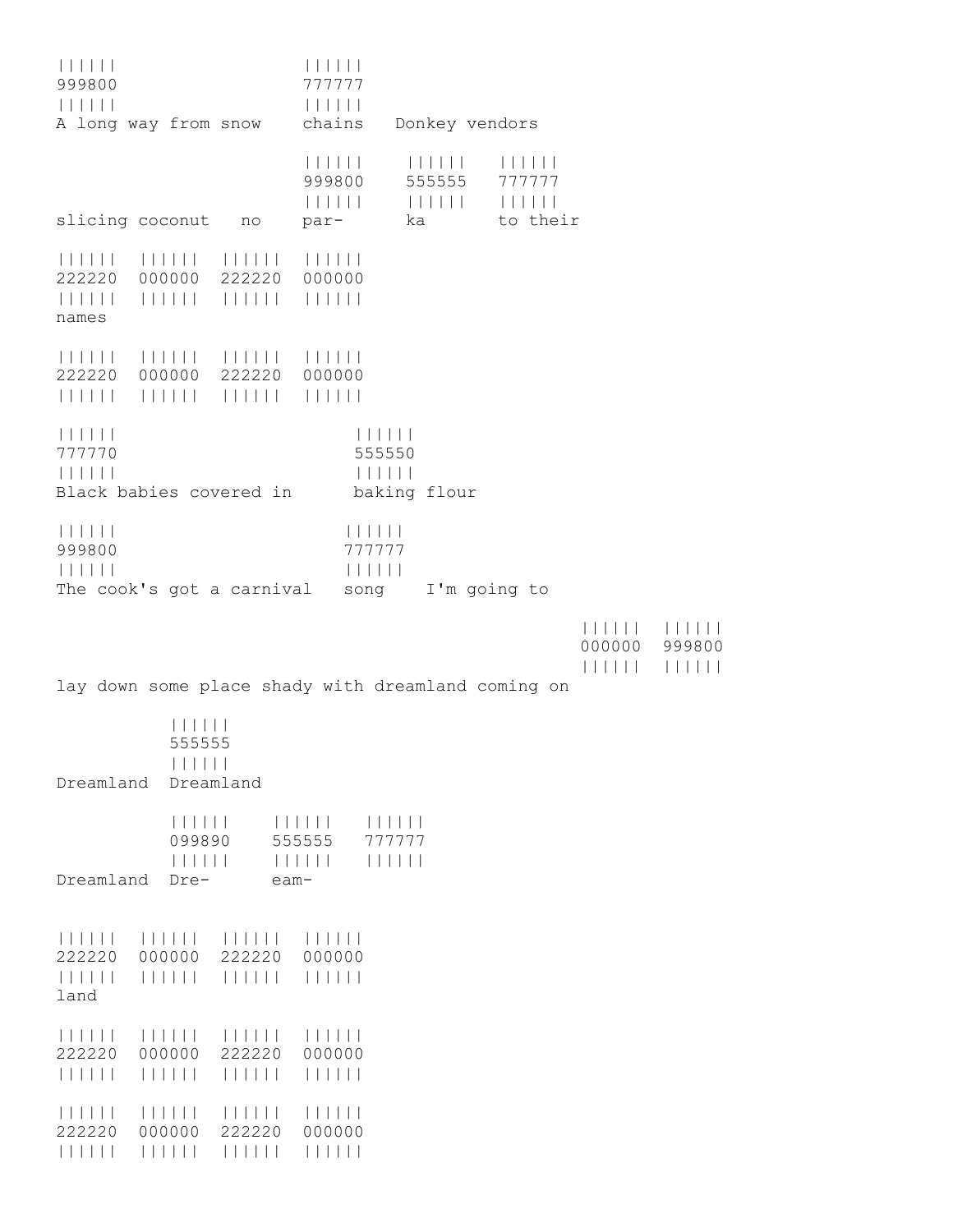|||||| |||||| |||||| |||||| 222220 000000 222220 000000 |||||| |||||| |||||| ||||||

2nd verse:

Walter Raleigh and Chris Columbus Come marching out of the waves And claim the beach and all concessions In the name of the suntan slaves I wrapped their flag around me Like a Dorothy Lamour sarong And I lay down thinking national With dreamland coming on Dreamland, dreamland Dreamland, dreamland

3rd verse:

Good time Mary and a fortune hunter All dressed up to follow the drums Mary in a feather hula-hoop Miss Fortune with a rose on her big game gun All saints, all sinners shining Heed those trumpets all night long Propped up on a samba beat With dreamland coming on Dreamland, dreamland Dreamland, dreamland

4th verse:

Tar baby and the Great White Wonder Talking over a glass of rum Burning on the inside With the knowledge of things to come There's gambling out on the terrace Midnight gamblin' out on the lawn They lead toward temptation With dreamland coming on Dreamland, dreamland Dreamland, dreamland

5th verse:

On a plane flying to winter In shoes full of tropic sand Wrapped up in a foreign flag On the arm of my Marlboro Man The hawk howls in New York City Six foot drifts on Myrtle's lawn As we push the recline buttons down With dreamland coming on Dreamland, dreamland Dreamland, dreamland